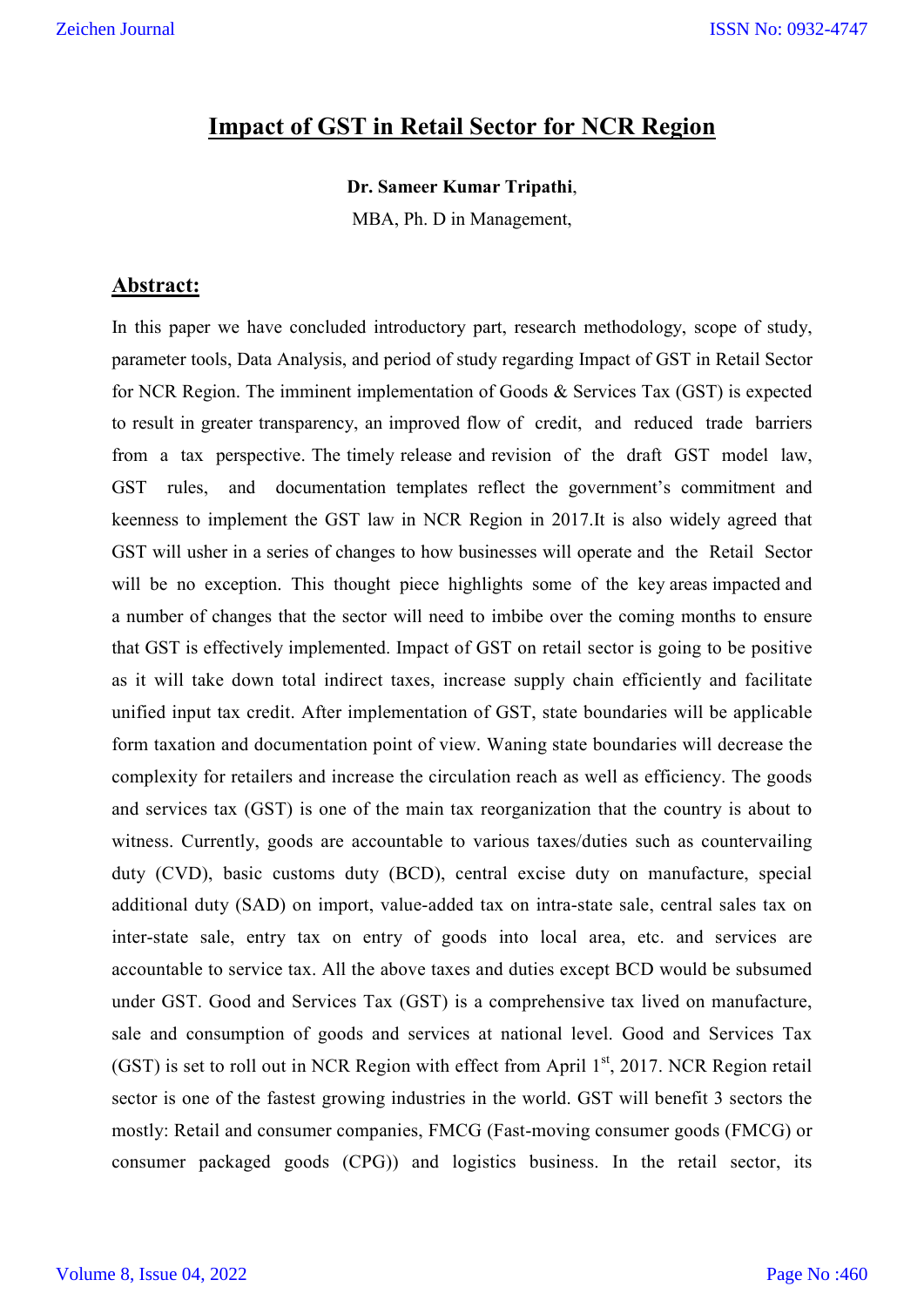implementation will mean a seamless integration of goods and services transaction across the states. It will gives benefit the value chain of different stages. GST would have significant impact on the way businesses operate and one of the sectors which would be significantly impacted by GST is the retail sector.

**Keywords:** GST, Retail Sector, NCR Region.

## **Introduction:**

This paper we have describe the introductory part regarding Impact of GST in Retail Sector for NCR Region. The NCR Region retail sector has emerged as one of the most dynamic and fast-paced industries due to the entry of several new players. Total consumption expenditure is expected to reach nearly INR 3,600 billion by 2020 from INR 1,824 billion in 2017. It accounts for over 10 per cent of the country's Gross Domestic Product (GDP) and around 8 per cent of the employment. NCR Region is the world's fifth-largest global destination in the retail space. NCR Region's population is taking to online retail in a big way. Online retail sale is forecasted to grow at the rate of 31 per cent to reach INR 32.70 billion in 2018. Revenue generated from online retail is projected to grow to INR 60 billion by 2020. Organized retail penetration is expected to increase to 18 per cent in 2021from an estimated nine per cent in 2017. NCR Region is expected to become the world's third-largest consumer economy, reaching INR 400 billion in consumption by 2025. Increasing participation from foreign and private players has given a boost to NCR Region retail sector. NCR Region's price competitiveness attracts large retail players to use it as a sourcing base. Global retailers such as Wal-Mart, GAP, Tesco and JC Penney are increasing their sourcing from NCR Region and are moving from third-party buying offices to establishing their own wholly owned/wholly-managed sourcing and buying offices. NCR Region's retail sector investments doubled to reach Rs 1,300 crore (INR 180.18 million) in 2018. The Government of NCR Region has introduced reforms to attract Foreign Direct Investment (FDI) in retail sector. The government has approved 51 per cent FDI in multibrand retail and 100 per cent in single brand retail under the automatic route which is expected to give a boost to ease of doing business and Make in NCR Region, and plans to allow 100 per cent FDI in e-commerce. NCR Region will become a favourable market for fashion retailers on the back of a large young adult consumer base, increasing disposable incomes and relaxed FDI norms.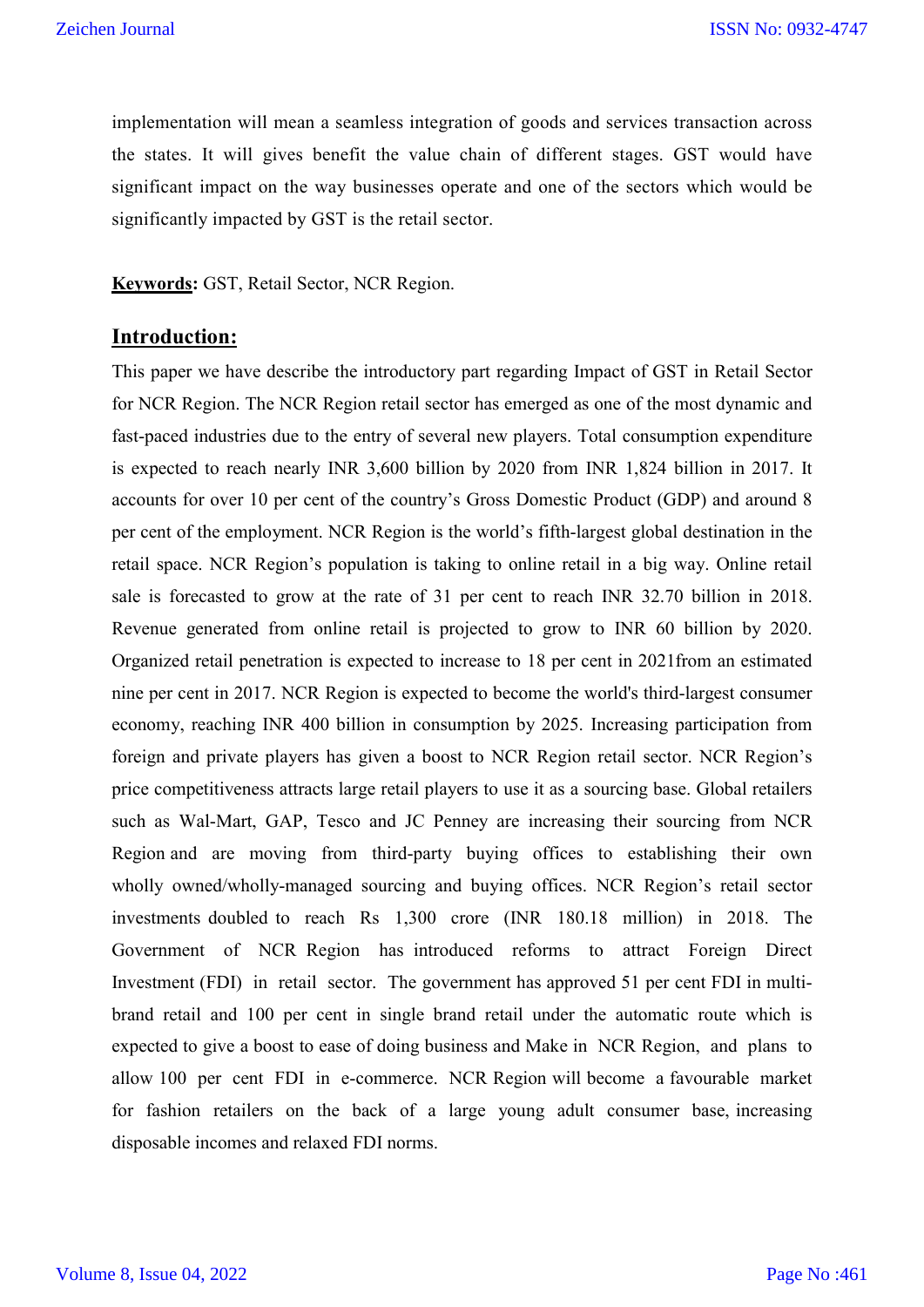## **Retail Market in NCR Region**

After Liberalization, Privatization and Globalization era, retailing in NCR Region is getting more attraction like never before. In service sector, especially retailing sector growth is very rapid and moving steep upward trend. Retail sector contributes more than 50% of GDP and its annual growth is estimated 8.9% in current years. It is one of the fastest developing sector and it is gained fifth place in the top five retail market in the world by economic value. As the NCR Region council for research and international Economic relations (ICRIER) retail sector is expected to contribute 22 percent of the NCR Region's GDP. In NCR Region, Retailing is predominantly unorganized. The growths of organized retailing in NCR Region especially in metros are very high and attractive in nature. Retailing in NCR Region is gradually inching its way toward becoming the next boom sector. The NCR Region population is witnessing a significant change in its demographics a large young working population, nuclear families in urban areas, along with increasing working-women population and emerging opportunities in the services sector are going to be the key growth drivers of the organized retail sector in NCR Region. Over 12 million outlets operate in the country and only 4% of them being larger than 500 sift in size. In NCR Region the emergence of a few medium sized NCR Region Retail chains, namely Pantaloon Retail, RPG Retail, Shoppers Stop, Westside (Tata Group) and Lifestyle International. Given the attractiveness of the NCR Region retail sector, foreign retailers like Wal-Mart, Carrefour SA, Europe's largest retailer and Tesco Plc, the UK's largest retailer, were keen to enter this growing market, In the last few years, NCR Regions have gone through a dramatic transformation in lifestyle by moving from traditional spending on food, groceries and clothing to lifestyle categories that deliver better quality and taste. Consumer behavioral changes make "Yesterday's luxuries are today's necessaries". NCR Region is emerging as an attractive market for consumer durables. But the vibrant environmental factors and fierce competition is making it imperative to understand the dynamics of consumer durable market. Market survival depends on consumer satisfaction. Consumer satisfaction depends on their perception and brand preference of brand.

# **RESEARCH METHODOLGY:**

#### **Scope of the Study**

This study is undertaken to analyze" Impact of GST in Retail Sector for NCR Region as a player of retail store ". The study will provide details about the Implacability GST on the retail Sector profitability and financial performance. It is hoped that the result of this study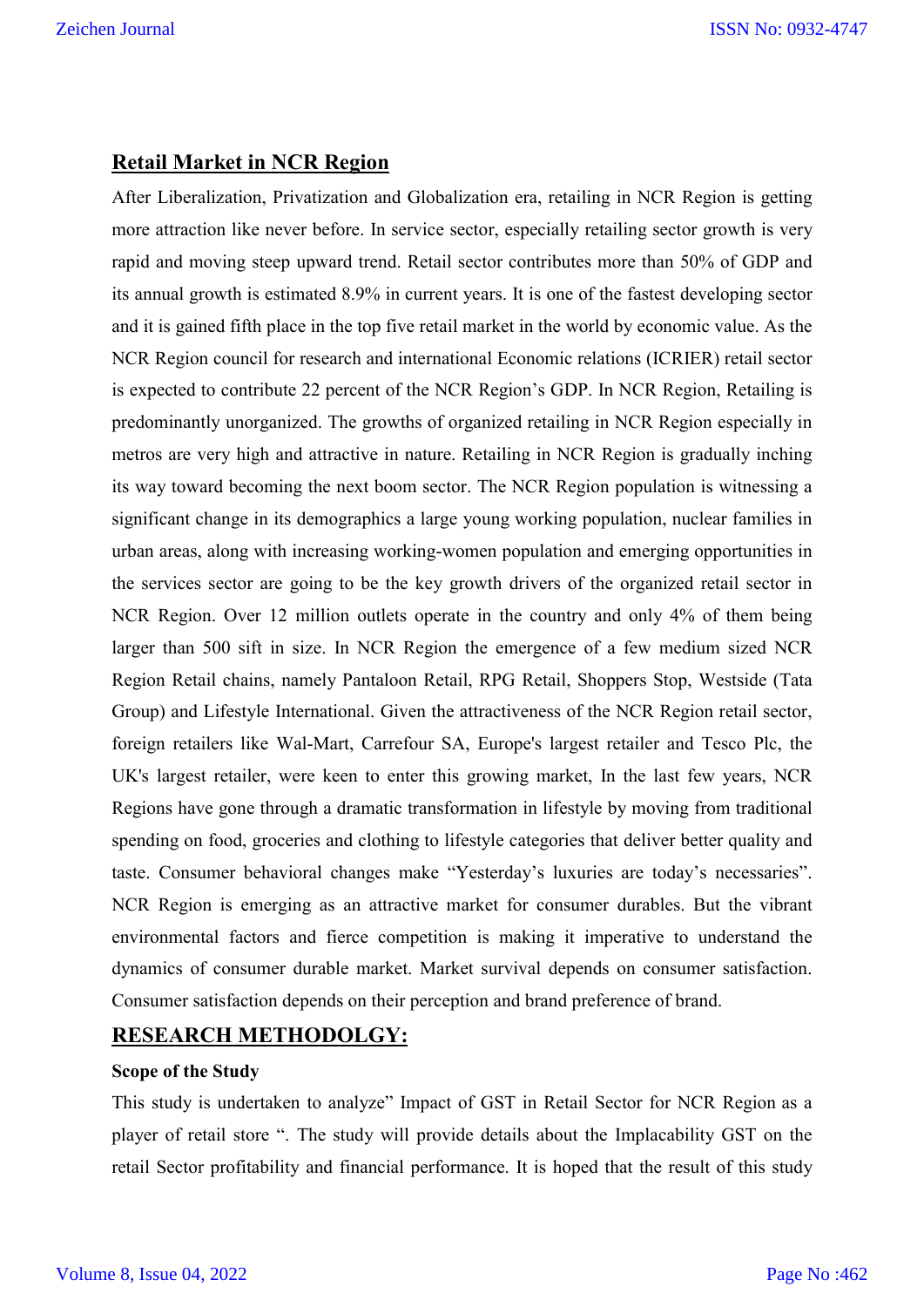will propose policy measures for the betterment of the retail sector to achieve the good and strengthened economy

## **Data Collections**

#### **Primary data**

The data originally collected by an investigator or an agency for the first time for any statistical investigation and used by them in the statistical analysis, these primary data will be collected from various sources being books, daily published by the organization, and even small note sheet from the official survey reports.

#### **Secondary Data**

The data published or un-published which are already been collected and processed by some agency and take over from there and used by any other agency for their statistical are termed as secondary data . This data was obtained from the survey reports, magazines, some of the records.

#### **Study Analysis**

Being comparative study, data collected from secondary sources has been transformed into tabular form to facilitate comparative analysis by taking data of 5 years Impact of GST in Retail Sector for NCR Region on Financial performance of the retail store in NCR Region..

#### **Study period**

In the financial year 2018-19 to 2019-2020 it comprises of three (3) years.

#### **Tools for analysis**

The following tools were applied for analysis

- 1. Ratio Analysis
- 2. Comparative analysis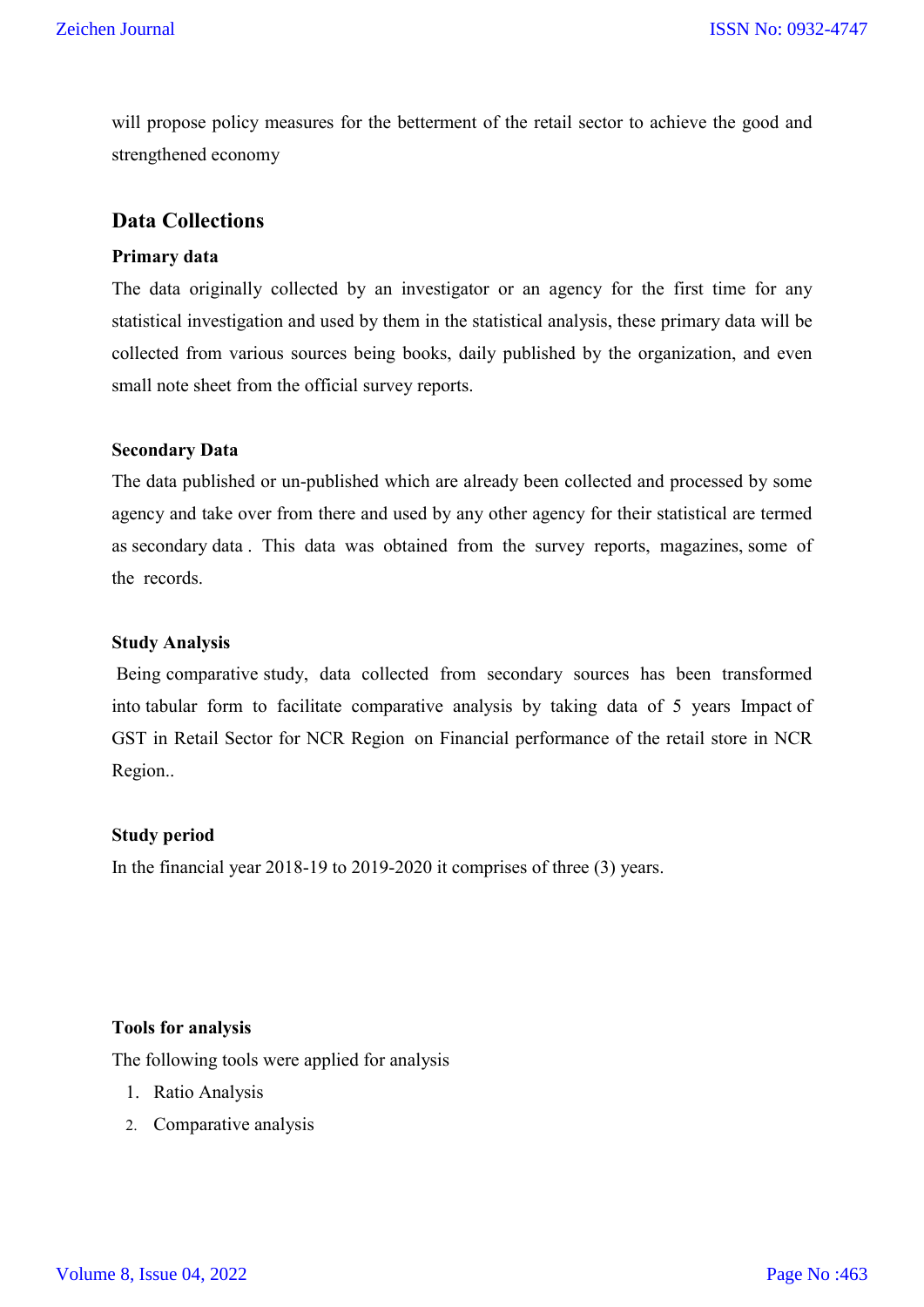# **ANALYSIS AND INTERPRETATION**

| <b>Particulars</b>                           | <b>March</b><br>2020 | March<br>2019 | <b>March</b><br>2018 | March<br>2017 | March<br>2016 |
|----------------------------------------------|----------------------|---------------|----------------------|---------------|---------------|
| Face Value                                   | 12                   | 12            | 12                   | 12            | 10            |
| <b>Operating Profit Per</b><br>Share $(Rs.)$ | 28.56                | 25.43         | 17.44                | 15.69         | 9.07          |
| Net Operating Profit Per<br>Share $(Rs.)$    | 319.13               | 240.49        | 190.38               | 152.71        | 114.57        |

### **Table 1.1 Showing the Investors Valuation Ratio**

### **Source: Secondary Data**

The impact of GST on retail sector is going to be optimistic from both operations and taxation point of view. Retail businesses will grow more, thus contributing to overall growth of Indian economy. GST will remove total indirect taxes, increase supply chain efficiency and facilitate input tax credit.

**Fig 1.1 Proposed Tax structure in NCR Region**



## **Review of Literature:**

In this paper we have considered more than three review articles regarding Impact of GST in Retail Sector for NCR Region.

Abhinav Jain, Co-founder & director, Beacon (22 June, 2020) lectures that though GST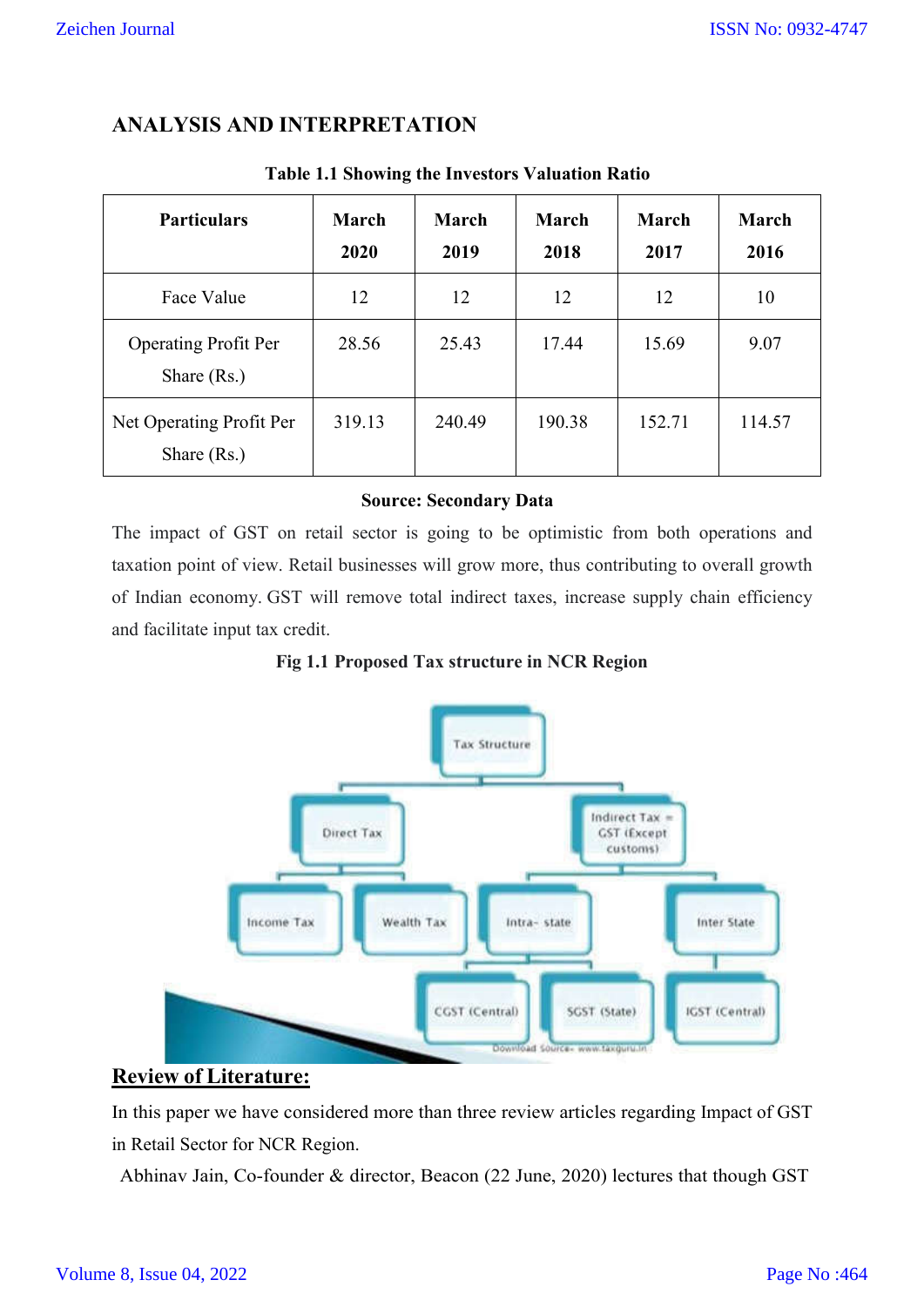is saving cost at the back end but causing a major pain in the Retail Segment. Rental cost which incurs a service tax of 15%, unlike other industries Retailer can't give up these cost but has to view it has additional expense.

Krish Iyer, Wal-Mart India President & CEO June1,2017, viewed GST has a new way of doing business. He further added that GST will create one unified national market and hence make supply chain and Indian retail sector more efficient. With GST the bottlenecks around the country a check payments and therefore the amount of time that the trucks have to wait and hence their lack of easy movement of goods from one state to the other.

A Vinod Kaushik Retail sector in India 26 Sep 2016, observed that the Indian retail sector is one of the fastest growing industries in the world. Retail sector in India is expected to grow to INR1.3 trillionby 2020, registering a compound annual growth rate of 16.7 % over 2015-2020.india is among the highest in the world in terms of per capita retail store availability. India's retail sector is experiencing exponential growth, with retail development taking place not just in major cities and metros, but also in Tier-II and Tier-III cities. The government of India Has introduced reforms to attract Foreign Direct Investment in retail sector. The government has approved 51% Foreign Direct Investment in multi- brand retail and increased FDI limit to 100% (from 51%) in single brand retail.

# **Objectives of the study**

In this paper we have considered parameters tools, Data Analysis and Collection Method with the help of Research Approaches and Objectives are as follows:

- To understand the impact of GST on Retail Sector in NCR Region.
- To Analyze pre and post GST Tax Structure in NCR Region.
- To comparison of pre and post GST Tax Structure in NCR Region.

#### **OverallImpact of GST in general on Retail Sector**

Retail is one of the major industries in India and also one of the largest in the world. The Indian retail sector is expected to reach 1.3 trillion by 2020 the annual growth rate of 16.7%. GST is applicable to almost every retail supply, affecting the cost for the consumers. Find out the details about the impact ofGST on Retailers.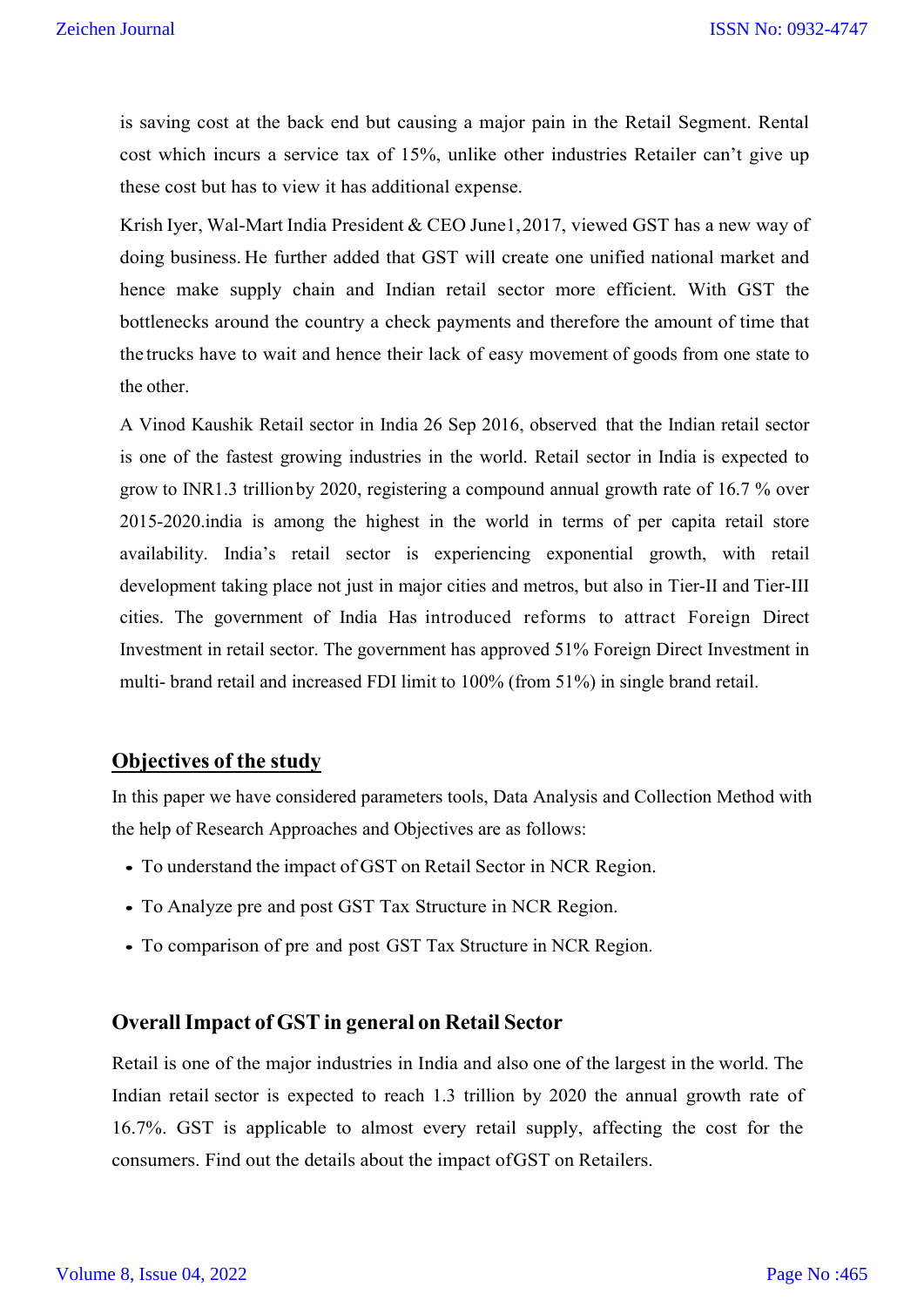## **• Reduce Multiple Taxes**

GST effectively replaces all the multiple indirect taxes being applied to the supply of retail products.Before GST, retailers had to pay multiple taxes, including VAT, CST, service tax, excise duty, etc, amounting to around 30% of the product cost. After GST, there is only a single tax, varying from 12 to 28% on different products. GST also reduces the cascading of taxes as the credit for input taxes can be now claimed by retailers.

### **• Input Tax Credit**

Unlike the previous tax regime, GST has the provision of input tax credit, in which a retailer can claim credits for the tax previously paid by him on the purchase of inputs. This not only saves tax but also it reduces the cascading effect of taxes.

### **• Reduced Complications**

The smaller number of taxes means less complexity. Also, GST is a completely digital tax system, that means retailers can plan and file the returns online without having to manage a lot of physical documents, accounts, etc.

### **• New Promotional Strategies**

The new GST tax regimes has forced retailers to re plan and implement a completely new promotional strategy in sharp contrast to the erstwhile strategy of promotional gifts and items. This is primarily because under GST all supply channels are accountable and accordingly attract some tax.

# **A Comparison between pre and post GST TaxStructure**

An Illustration with an example of supply chain, consisting Manufacturer Wholesaler, Retailer and **C**ustomer, showing the impact with and withoutGST**-**

Assume, Manufacturer**,** started production of one Product, he had all the necessary things to manufacture the Product. Now, Manufacturer should have certain people known as wholesalers and further wholesalers will have retailers, so that item reaches to the Customer.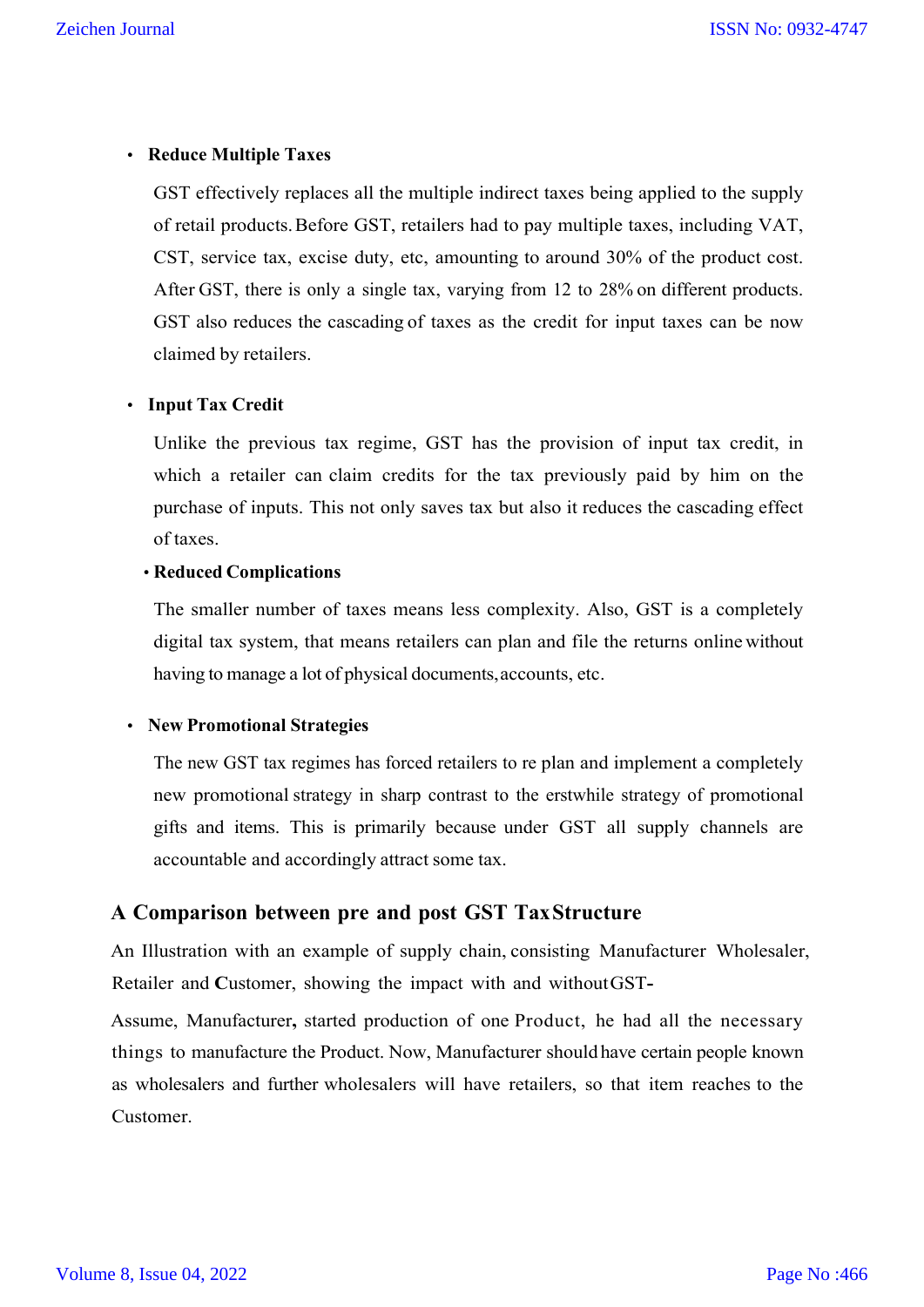| Pre GST-Tax               |                          |                |                 |                 |
|---------------------------|--------------------------|----------------|-----------------|-----------------|
| <b>Structure</b>          |                          |                |                 |                 |
| <b>Particulars</b>        | <b>Manufacturer</b>      | Wholesaler     | <b>Retailer</b> | <b>Customer</b> |
| <b>Cost of Production</b> | 1000                     | 1724           | 2164            |                 |
| Value added               | 500                      | 200            | 300             |                 |
| Total                     | 1500                     | 1924           | 2464            |                 |
| excise<br>Add:<br>duty(a) | 190                      | $\blacksquare$ | $\blacksquare$  |                 |
| 12.5%                     |                          |                |                 |                 |
| Total                     | 1690                     | 1924           | 2464            |                 |
| CST @ 2%                  | 34                       |                |                 |                 |
| Total                     | 1724                     | 1924           | 2464            |                 |
| VAT @ 12.5%               | $\overline{\phantom{0}}$ | 240            | 308             |                 |
| <b>VAT</b><br>set         | $\overline{\phantom{a}}$ |                | $-240$          |                 |
| off                       |                          |                |                 |                 |
| Total                     | 1724                     | 2164           | 2532            | 2532            |

**Table 1.2: Pre and Post GST Tax Structure**

**Table 1.3: Post GST Tax Structure**

| <b>Particulars</b> | <b>Manufacturer</b> | Wholesaler | <b>Retailer</b> | <b>Customer</b> |
|--------------------|---------------------|------------|-----------------|-----------------|
| Cost of Production | 1000                | 1800       | 2100            |                 |
| Value Added        | 500                 | 200        | 300             |                 |
| Total              | 1500                | 2000       | 2400            |                 |
| GST @ 20%          | 300                 | 400        | 480             |                 |
| GST Set off        | 0                   | $-300$     | $-400$          |                 |
| Total              | 1800                | 2100       | 2480            | 2480            |

# **Advantages of GST**

1. GST will reduce numbers of indirect taxes. With GST the customer will be able to find out exactly how much tax is being paid on a product or service.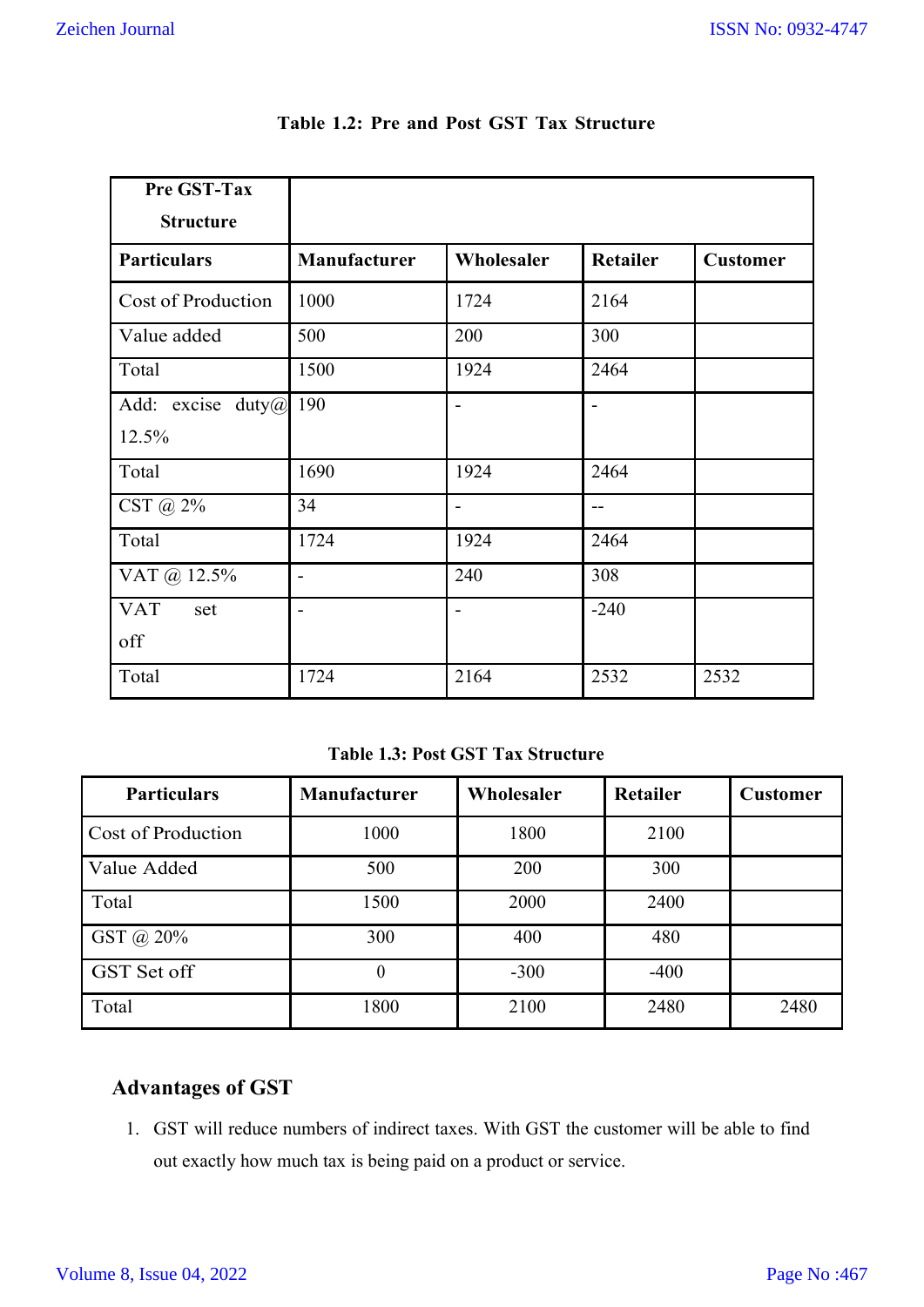- 2. Under GST the obligation of tax will be divided equally between the manufacturers and services providers.
- 3. In GST system prices of some manufactured goods and services will go down which in turn will bring down the inflation and benefit the middle class.
- 4. Business will become easier as all the other indirect taxes like Octroi, central sales tax, entry tax, state sales tax, license fees, turnover tax will clubbed in single GST tax.
- 5. In GST there will be no hidden taxes and costs involve in doing Business. Hence, GST will bring transparency in all taxes.
- 6. It will promote exports of the country that will not only boost economic growth but also generate employment.
- 7. It is predicted that GST will also indirectly increase the country's GDP. With advantages, GST also has some disadvantages, as follows:

## **Disadvantages of GST**

- 1. It may disappoint people who want to purchase new homes as GST can add up to 7 percent to the cost of new homes. This may thus impact negatively on real estate sector as the demand of consumers may decrease.
- 2. There is no direct monetary tax benefit by GST. GST is nothing new, Just a new name for various old taxes collected as one.
- 3. Since the mechanism is still complicated, it cannot completely eliminate black money and tax evasion.
- 4. Introduction of GST would also make Indian products competitive in the domestic and international markets.
- 5. Last but not the least, this tax, because of its transparent character would be easier to administer. However, once implemented, the system holds great promise in terms of sustaining growth for the Indian economy

# **Results & Findings:**

1. In pre-GST to manufacture a product levying excise duty  $\omega$  12.5%, CST  $\omega$  2%, cost Rs. 1724 and when transferred to wholesaler adding VAT  $@$  12.5%. it costs Rs.2164 and finally when it is transferred from Retailer to customer levying again 12.5% of VAT at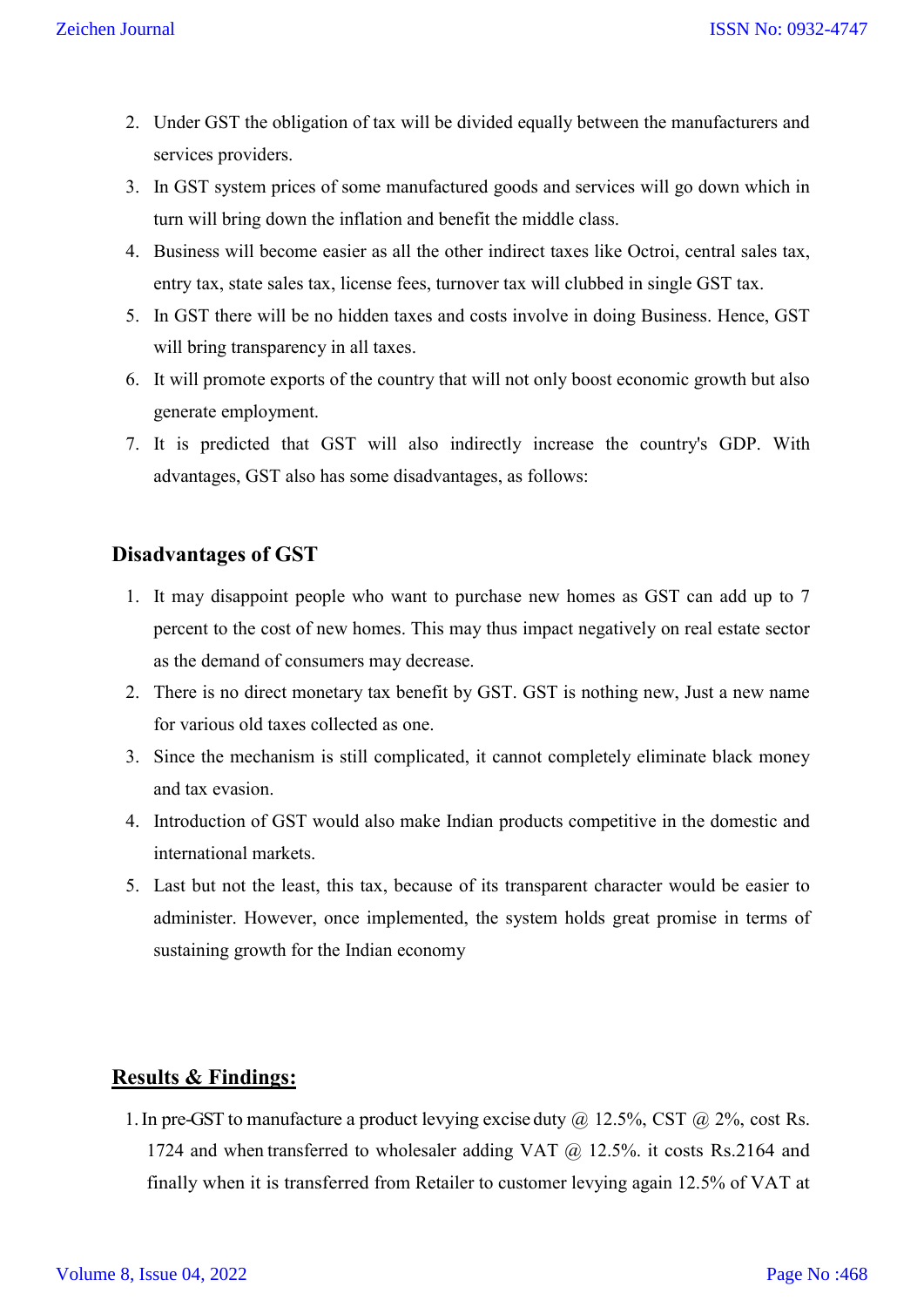Retailer and the selling price becomes Rs.2532..

- 2.In post GST, to manufacture the same product excluding excise duty and CST and levying GST
	- 20%, it cost Rs.1800 and when transferred to wholesaler a value of Rs.200 is added and GST
	- 20% is levied and GST levied at wholesaler is set off, costs Rs.2100.the same procedure is followed at Retailer point and product final selling price comes to Rs.2480.
- 3.Here it is evident that the cascading effect of PreGST is completely eradicated in the post GST and the cost of the product has been reduced by Rs. (2532-2480) Rs. 52. Reduction in cost will result in reduction in selling price, decreasing in selling price will increase the purchasing power in the hands of customers. This is how the retail sectorwill see a boost in sales.

### **Conclusion:**

For a common man GST stands for Goods and Services Tax and is proposed to be a comprehensive indirect tax levied on manufacturing, sale and consumption of goods as well as services at the national level. It will replace all other indirect taxes levied on goods and services by the Indian Central and State governments. The existing taxes on most of the consumer goods is on the higher side. Most of the goods (for e.g. electronics, beauty products, and non-luxury automobiles) attract an excise duty of 12.5% and a state levy of VAT at 12.5% to 15%. Additionally, in the current scenario, there is numerous cascading effect i.e. tax on tax on the account of CST, VAT, Octroi, entry tax, local body tax, etc till the product reaches the ultimate end-customer. A combined effect of such indirect taxes leads to an effective tax rate of 25% to 30% and the burden is solely on the end customer. With the unified rate of GST, the prices of the most goods would reduce significantly in the overall indirect tax cost. This decrease in indirect tax can lead to decrease in manufacturing cost and increase in baseline profits, giving ample space for reducing prices and benefiting end-users. goods and Service Tax, with end-to-end IT-enabled tax mechanism, is likely to bring buoyancy to government revenue. It is expected that the malicious activity of tax theft will go away under Goods and Service Tax regime in order to benefit both governments as well as the consumer. In reality, that extra revenue that the government is expecting to generate won't come from the consumers' pocket but from the reduction of tax theft. The impact of